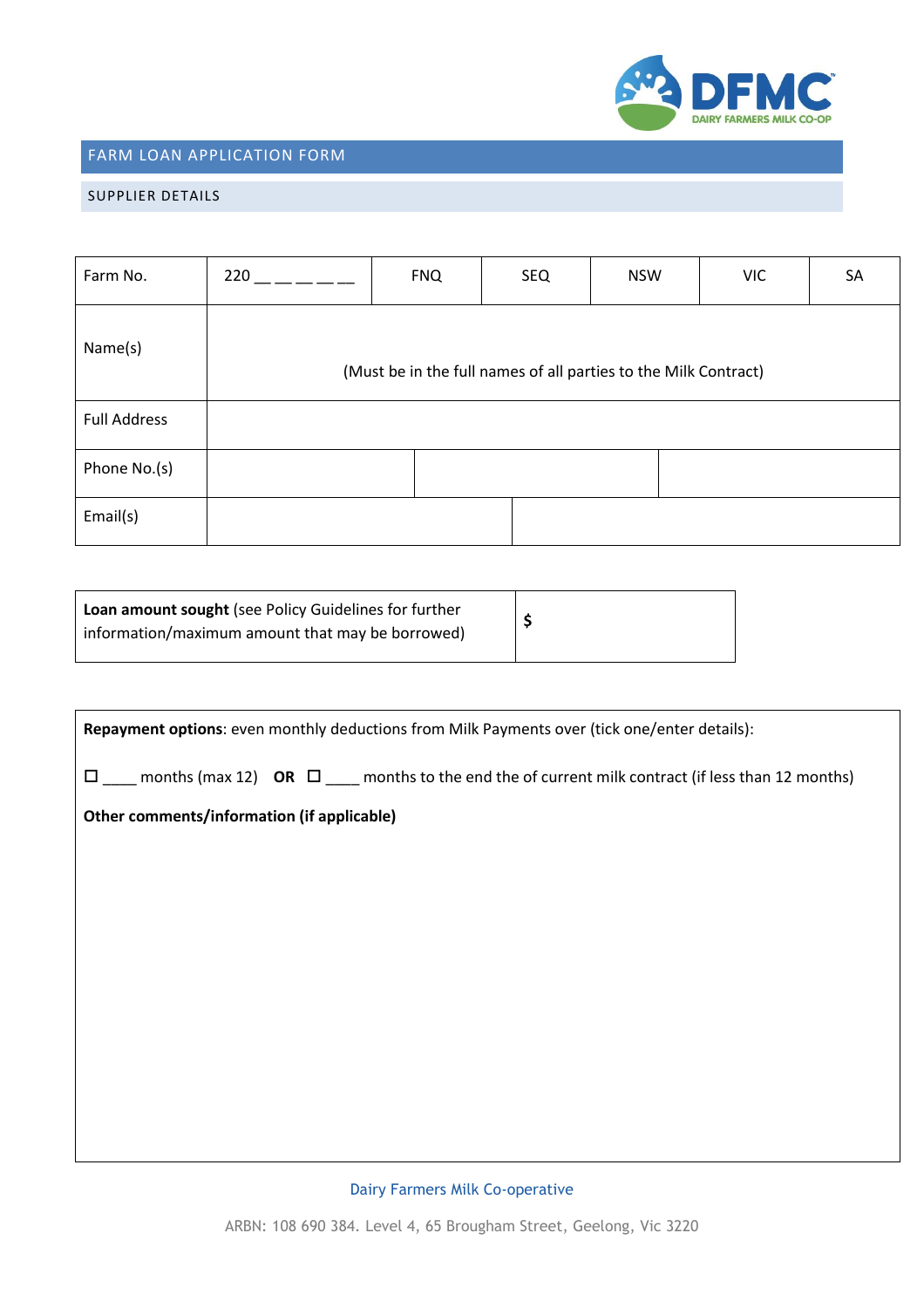

### LOAN TYPE

| $\Box$ Climatic Conditions<br>Tick one | $\Box$ Business Productivity Support |
|----------------------------------------|--------------------------------------|
|----------------------------------------|--------------------------------------|

# 1. CLIMATIC CONDITIONS **All regions VIC/Riverina and SA only** □ Drought □ Disaster Water price above \$200/ML □ Post Drought □ Post Disaster □ POST Water price above \$200/ML **Disaster event to which application refers** (if applicable - please provide details):

### 2. BUSINESS PRODUCTIVITY SUPPORT

| <b>Cash Flow completed</b> | Yes / No (circle one) |
|----------------------------|-----------------------|
|                            |                       |

Dairy Farmers Milk Co-operative